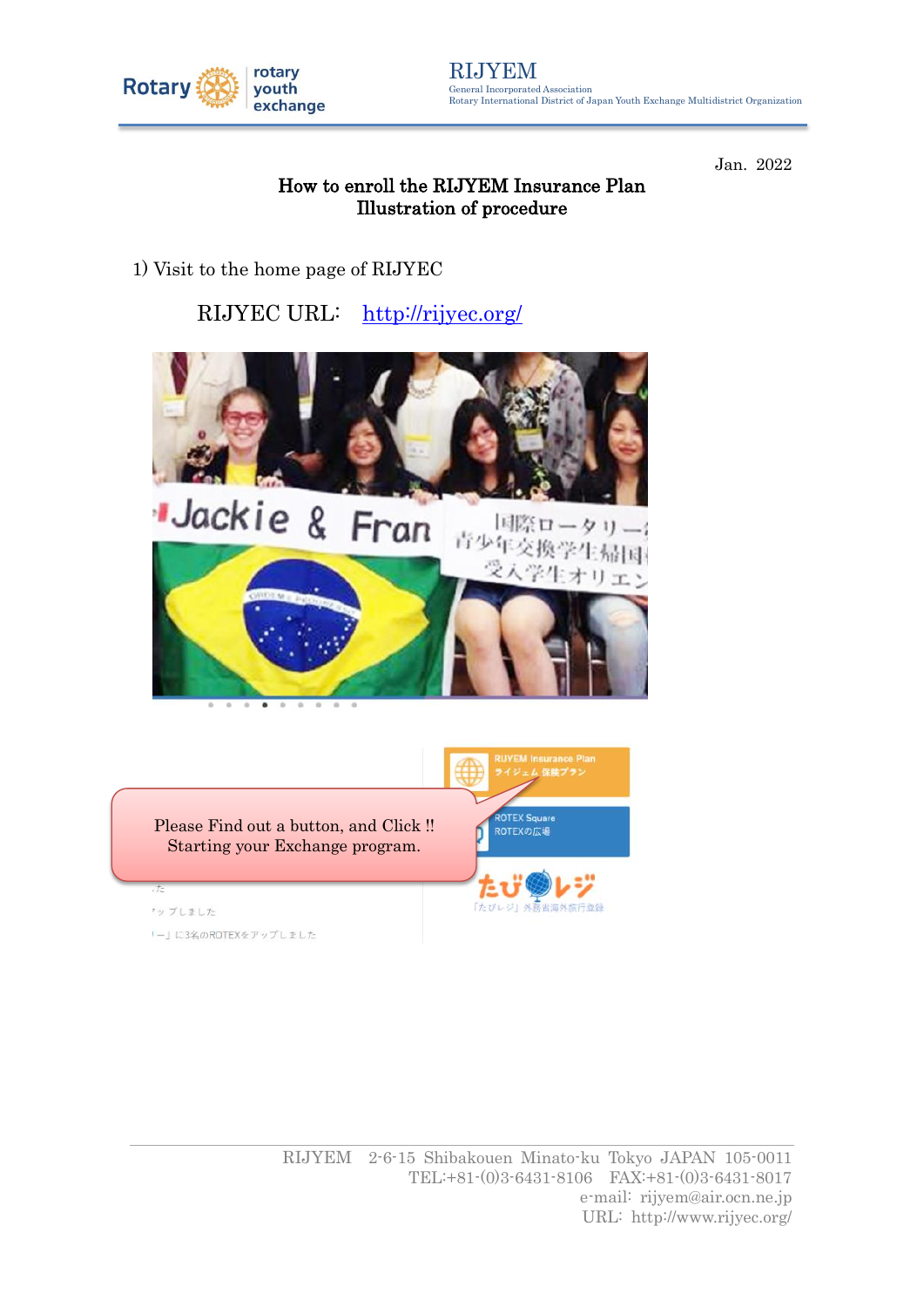

## 2) Find out and Click a button of ENROLL ONLINE

| Sickness Medical Expenses                                                                                                                                                                                                                                                                                                                                                                                                                                                                                                                                                                                                                                     | to million |            |                  |            |
|---------------------------------------------------------------------------------------------------------------------------------------------------------------------------------------------------------------------------------------------------------------------------------------------------------------------------------------------------------------------------------------------------------------------------------------------------------------------------------------------------------------------------------------------------------------------------------------------------------------------------------------------------------------|------------|------------|------------------|------------|
| Emergency transport or evacuation in<br>the event of a non-medical                                                                                                                                                                                                                                                                                                                                                                                                                                                                                                                                                                                            | ¥5 million |            |                  |            |
| Accident medical expense                                                                                                                                                                                                                                                                                                                                                                                                                                                                                                                                                                                                                                      | Unlimited  | Arrival to | Copayment<br>30% | <b>NHI</b> |
| Sickness medical expense                                                                                                                                                                                                                                                                                                                                                                                                                                                                                                                                                                                                                                      |            | departure  |                  |            |
| Dental medical expense                                                                                                                                                                                                                                                                                                                                                                                                                                                                                                                                                                                                                                        |            |            |                  |            |
| Notes:                                                                                                                                                                                                                                                                                                                                                                                                                                                                                                                                                                                                                                                        |            |            |                  |            |
| . Please check the insurance overview for warranty information and coverage.                                                                                                                                                                                                                                                                                                                                                                                                                                                                                                                                                                                  |            |            |                  |            |
| Coverage period<br>: "From home to home" means from the time the plan participant leaves his/her residence within<br>his/her home country until returning to the same.<br>: "Home to arrival" means from the time the plan participant leaves his/her residence within his/her<br>home country until arrives in Japan.<br>: "Departure to home" means from the time the plan participant departs in Japan until arrives his/her<br>residence within his/her home country.<br>: "Arrival to departure" means from the time the plan participant arrives in Japan until departure.<br>. Please sign up for the NHI plan within 14 days after arriving in Japan. |            |            |                  |            |
| . Copayments: Accident, illness and dental medical expense coverage by NHI is subject to a 30%<br>copayment.<br>However, as for the amount which you paid as a copayment (30%) of NHI, JI's Rescuer expenses and<br>Accident medical expense and Sickness medical expense benefit provides coverage of up to 5 million<br>yen for each injury or illness excluding dental expenses. (Please note that insurance payments cannot<br>be made if exclusions apply.)<br>. The refund for shortening the basic insurance period will be applied if the insurance period is<br>within 6 months.                                                                     |            |            |                  |            |
| 4) Insurance premium(per person)                                                                                                                                                                                                                                                                                                                                                                                                                                                                                                                                                                                                                              |            |            |                  |            |
| RIJYEM INSURANCE PLAN 12 MONTHS                                                                                                                                                                                                                                                                                                                                                                                                                                                                                                                                                                                                                               |            |            | <b>12 MONTHS</b> |            |
| PREMIUM                                                                                                                                                                                                                                                                                                                                                                                                                                                                                                                                                                                                                                                       |            |            | ¥121.241         |            |
| . The fee for NHI(tax) must be paid separately. (As a rule students should pay .)<br><b>ENROLL ONLINE</b>                                                                                                                                                                                                                                                                                                                                                                                                                                                                                                                                                     |            |            |                  |            |
| <b>ENROLL ONLINE</b>                                                                                                                                                                                                                                                                                                                                                                                                                                                                                                                                                                                                                                          |            |            |                  |            |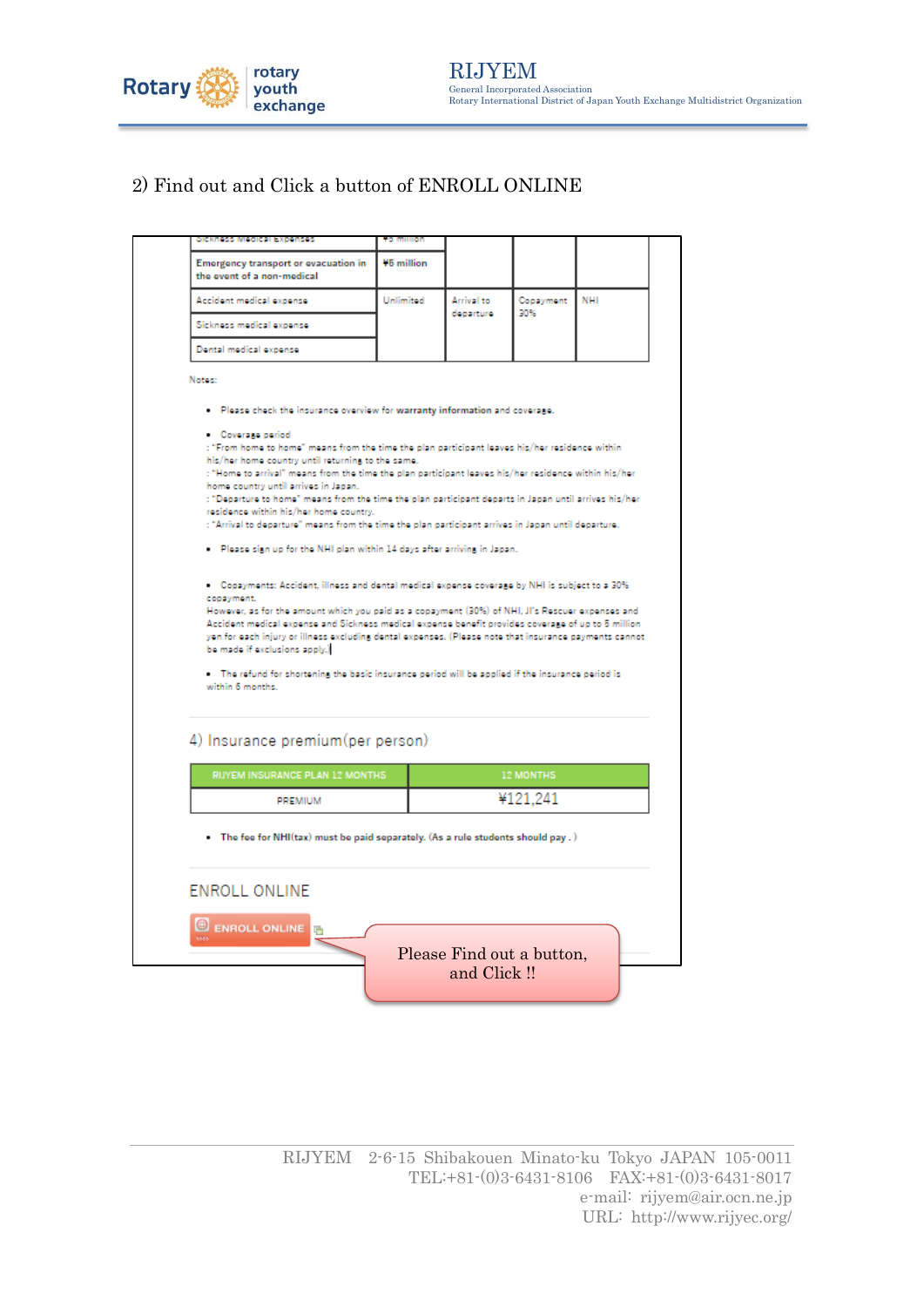

# 3) RIJYEC insurance plan ONLINE ENROLLMENT System

Input your e-mail address.

| <b>Rotary</b>                                                                       | RIJYEC INSURANCE PLAN Online Enrollment System                                                               |                                                                                                                                                                                                                                                                                                                                                                                              |
|-------------------------------------------------------------------------------------|--------------------------------------------------------------------------------------------------------------|----------------------------------------------------------------------------------------------------------------------------------------------------------------------------------------------------------------------------------------------------------------------------------------------------------------------------------------------------------------------------------------------|
| <b>Terms and conditions</b>                                                         |                                                                                                              |                                                                                                                                                                                                                                                                                                                                                                                              |
|                                                                                     | : about the Request Form for the paying insurance premium of RIJYEO INSURANCE PLAN.                          |                                                                                                                                                                                                                                                                                                                                                                                              |
| conditions" and click on the "Send Request Form Email."                             |                                                                                                              | Please read the following terms and conditions carefully, fill in your email address, check the box "I agree to the terms and                                                                                                                                                                                                                                                                |
| 1. Operator of the Certificate Request Form                                         |                                                                                                              |                                                                                                                                                                                                                                                                                                                                                                                              |
|                                                                                     | Operator of the Certificate Request Form                                                                     |                                                                                                                                                                                                                                                                                                                                                                                              |
|                                                                                     | <b>Request Form (F-REGI Payment) Operator:</b>                                                               | F-REGI Co., Ltd.                                                                                                                                                                                                                                                                                                                                                                             |
| 2. Payment Methods<br>The following payment methods are accepted.                   |                                                                                                              |                                                                                                                                                                                                                                                                                                                                                                                              |
|                                                                                     | The credit card holder must be the same as the applicant or a family member.                                 |                                                                                                                                                                                                                                                                                                                                                                                              |
|                                                                                     | Payment Methods                                                                                              |                                                                                                                                                                                                                                                                                                                                                                                              |
|                                                                                     | <b>VISA</b>                                                                                                  |                                                                                                                                                                                                                                                                                                                                                                                              |
|                                                                                     | VISA and MasterCard                                                                                          |                                                                                                                                                                                                                                                                                                                                                                                              |
| 3. Handing of Personal Information                                                  |                                                                                                              |                                                                                                                                                                                                                                                                                                                                                                                              |
| be used in any other way.                                                           |                                                                                                              | The information collected here will only be used for purposes of issuing certificates at RIJYEC INSURACE PLAN and will not                                                                                                                                                                                                                                                                   |
|                                                                                     | . "For the privacy policy of F-REGI Co., Ltd., please click on the following link the "F-REGI Privacy Policy |                                                                                                                                                                                                                                                                                                                                                                                              |
| F-REGI Privacy Policy (Japanese only)                                               |                                                                                                              |                                                                                                                                                                                                                                                                                                                                                                                              |
| <b>4. System Errors</b><br>telephone circuitry, or other unavoidable circumstances. |                                                                                                              | F-REGI Co., Ltd. will not be liable for undelivery, misdelivery, late delivery, rejected delivery, or any other mistake in delivery of<br>emails due to the user's failure to input the correct email address, use of undecipherable text or any other mistake.<br>F-REGI Co., Ltd. will not be liable for the failure of the system due to natural disasters, incidents, power outages, bad |
|                                                                                     | Fill in to receive the Request Form Email                                                                    |                                                                                                                                                                                                                                                                                                                                                                                              |
|                                                                                     | Email Address info@f-regi.com                                                                                |                                                                                                                                                                                                                                                                                                                                                                                              |
| Email Address (confirm) info                                                        |                                                                                                              | <sup>@</sup> f-regi.com                                                                                                                                                                                                                                                                                                                                                                      |
|                                                                                     | $\Box$ I arree to the above terms and conditions<br>Send Request Form Email                                  | Input your e-mail address.                                                                                                                                                                                                                                                                                                                                                                   |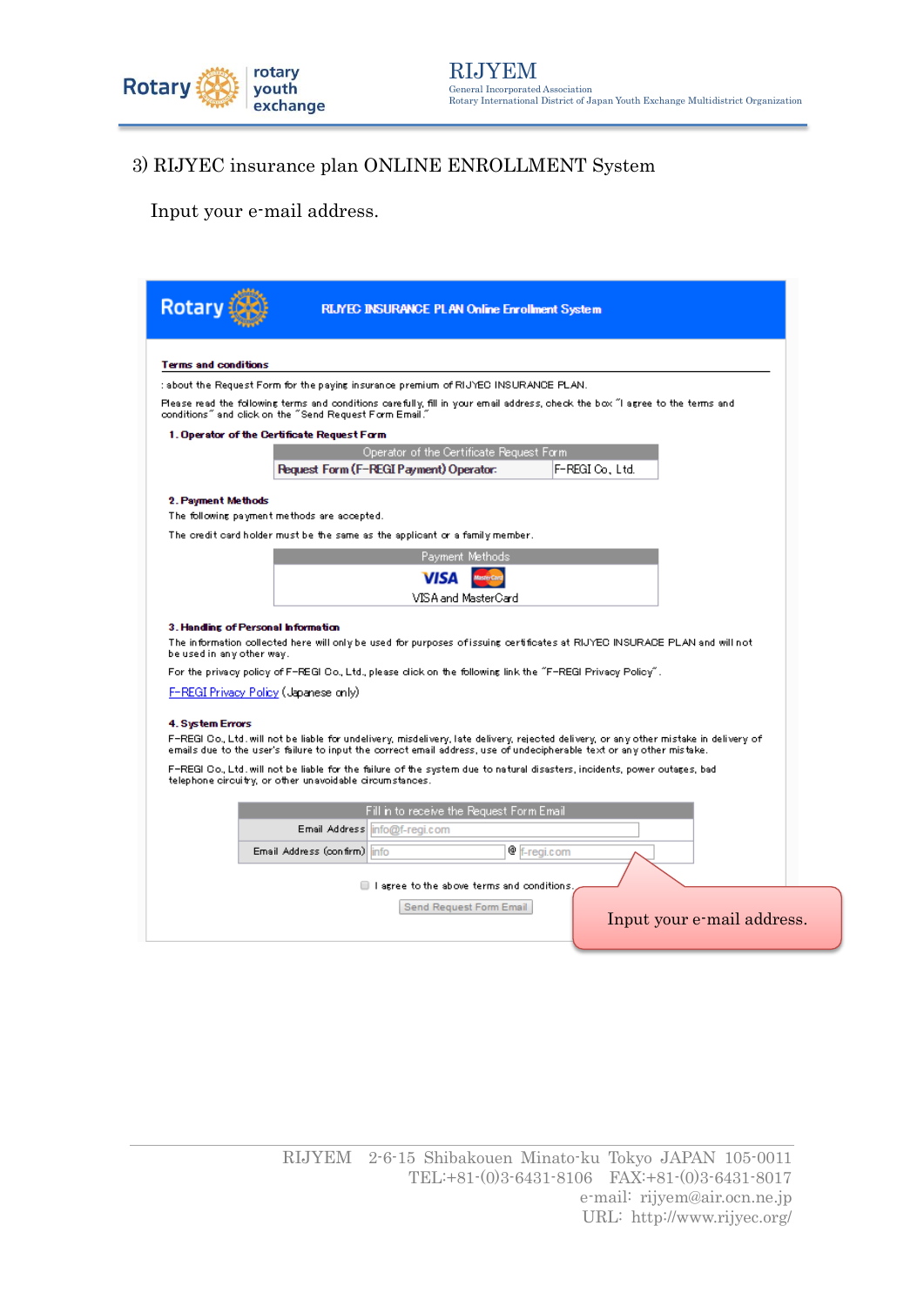

4) Information about the Request Form URL

Visit the LINK.

| 【RIJYEC INSURANCE PLAN】Information about the Request Form URL - 日本語 (自動選択)<br>$\Box$                                                                                                                                                                               |
|--------------------------------------------------------------------------------------------------------------------------------------------------------------------------------------------------------------------------------------------------------------------|
| メッセージ<br>18 -                                                                                                                                                                                                                                                      |
| $\mathbb{L}$ or the $\mathbb{L}$<br>١Ŧ<br>返信<br>カレンダー メッセージの ><br>削除<br>転送<br>インスタント<br>全目に<br><b>SAMPLE</b><br>返信<br>メッセージ<br>に追加<br>メール・<br>移動<br>応答<br>削除                                                                                                       |
| [RIJYEC INSURANCE PLAN] Information about the Request Form URL<br>info@f-regi.com<br>宛先: yukituru@theia.ocn.ne.jp;                                                                                                                                                 |
| Dear yukituru@theia.oon.ne.jp<br>The URL of our Request Form is here.<br>https://pay.f=regi.com/fctest/rijyec.insuranceplan/enrollment/edafdc341f7d48f8f3d94e57cbd57c63121342719c5f84af35cbe3c4277a7c26                                                            |
| Please visit the above link, read the instructions carefully, fill out the details and proceed<br>with the request.<br>The URL will be expired in 3 hours. If it expires before you process the payment, try again<br>from the new Request Form.<br>Visit the Link |
| If you have any question about this contents,<br>please contact us at rijve o@sunny.ocn.ne.jp                                                                                                                                                                      |
| This is an automatic email generated by "F-REGI Payment."<br>If you are unclear of the origin of this email, or are not the designated recipient of the email,<br>please contact us at the following address.                                                      |
| This online payment system is managed by F-REGI Co.,Ltd.                                                                                                                                                                                                           |
| Questions? Please visit http://www.f-regi.co.jp/contact/<br>Copyright (c) 2002-2015 F-REGI Co.,Ltd. All Rights Reserved.                                                                                                                                           |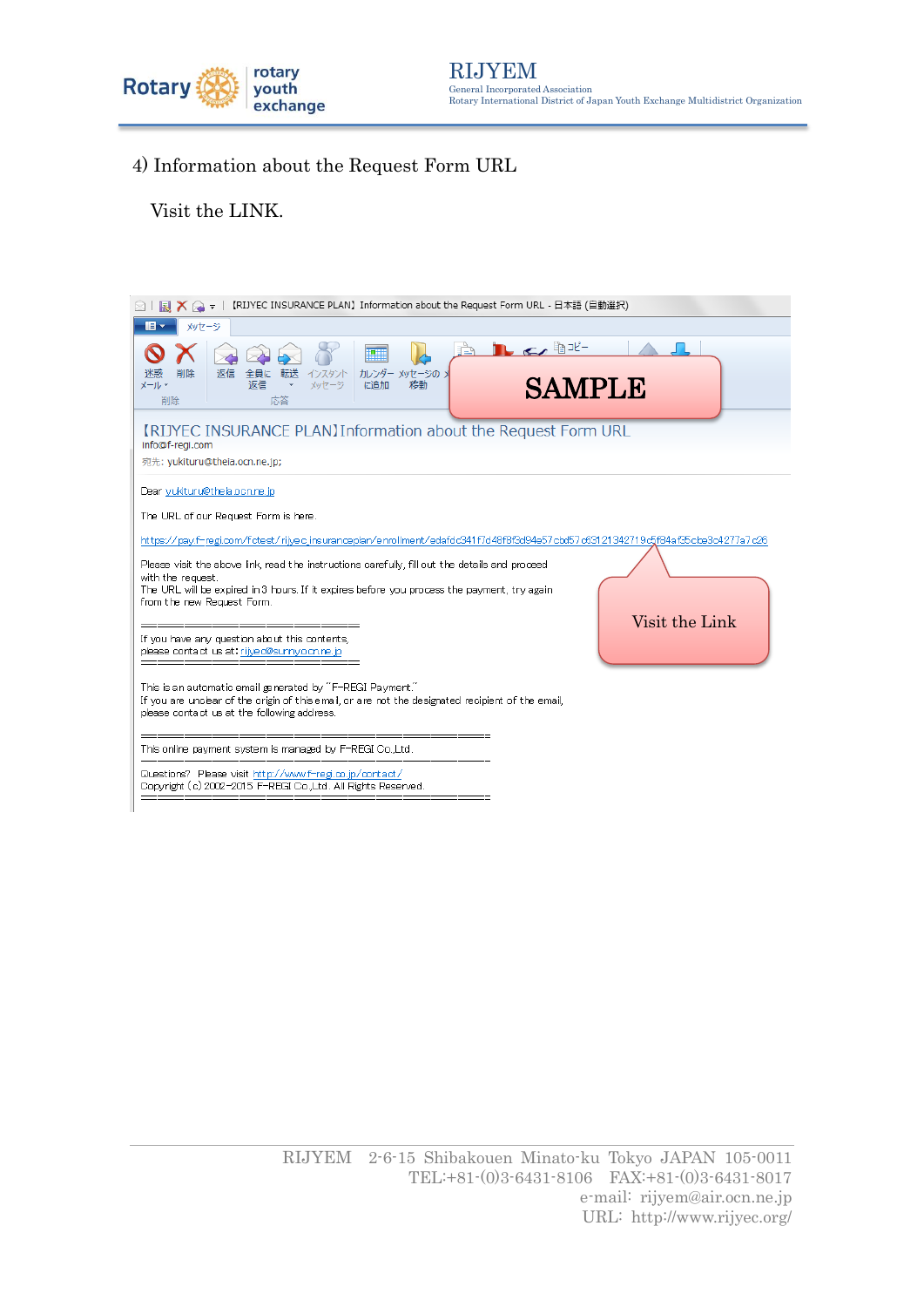

5) Fill in your information of STUDENT and credit information of CARDHOLDER.

| <b>Rotary</b>                          | <b>RIJYEC INSURANCE PLAN Online Enrollment System</b>                                                            |
|----------------------------------------|------------------------------------------------------------------------------------------------------------------|
|                                        | Please fill in "Your Information" and "Credit Card Information", and click on the "Confirm".                     |
| De Your Information (* Required items) |                                                                                                                  |
| * Name                                 | first name John<br>Smith<br>middle name                                                                          |
| * Birth date                           | Year 1999<br>Month 06<br>Day 18                                                                                  |
| * Gender                               | Male $\Theta$ Female $\Theta$                                                                                    |
| * Telephone number                     | 1-617-555-5555                                                                                                   |
| Fax number                             |                                                                                                                  |
| Email address                          | yukituru@beiga.ocn.na.jp<br><b>Student DATA</b>                                                                  |
| * Sponsor District number              | 7150                                                                                                             |
| * Home Country                         | м<br>ш,                                                                                                          |
| * Host District number                 | $\checkmark$<br>н.                                                                                               |
| * Departure Date                       | $Day$ 15<br>Year 2015<br>Month <sup>8</sup>                                                                      |
| Tem                                    | Long Term                                                                                                        |
|                                        | Insurance premium:<br>121,241 JPY                                                                                |
| Credit Card Information                |                                                                                                                  |
| Accepted credit cards                  | <b>VISA</b> Municipal                                                                                            |
| Card Number                            | <b>XXXX</b><br>$-$ XXXXX<br><b>XXXXX</b><br>XXXX                                                                 |
| Expiry Date                            | $\checkmark$<br>$\vee$ / Year<br>Month <sup>1</sup><br>Cardholder DATA                                           |
| Cardholder Name                        | <b>John Smith</b><br>"Please enter the name as it appears on the card, using half-width alphanumeric characters. |
| Security Code                          | XXX<br><b>Birth Mary</b><br>"Please enter the 2-digit security code printed on the back of your card.            |
|                                        | Confirm                                                                                                          |